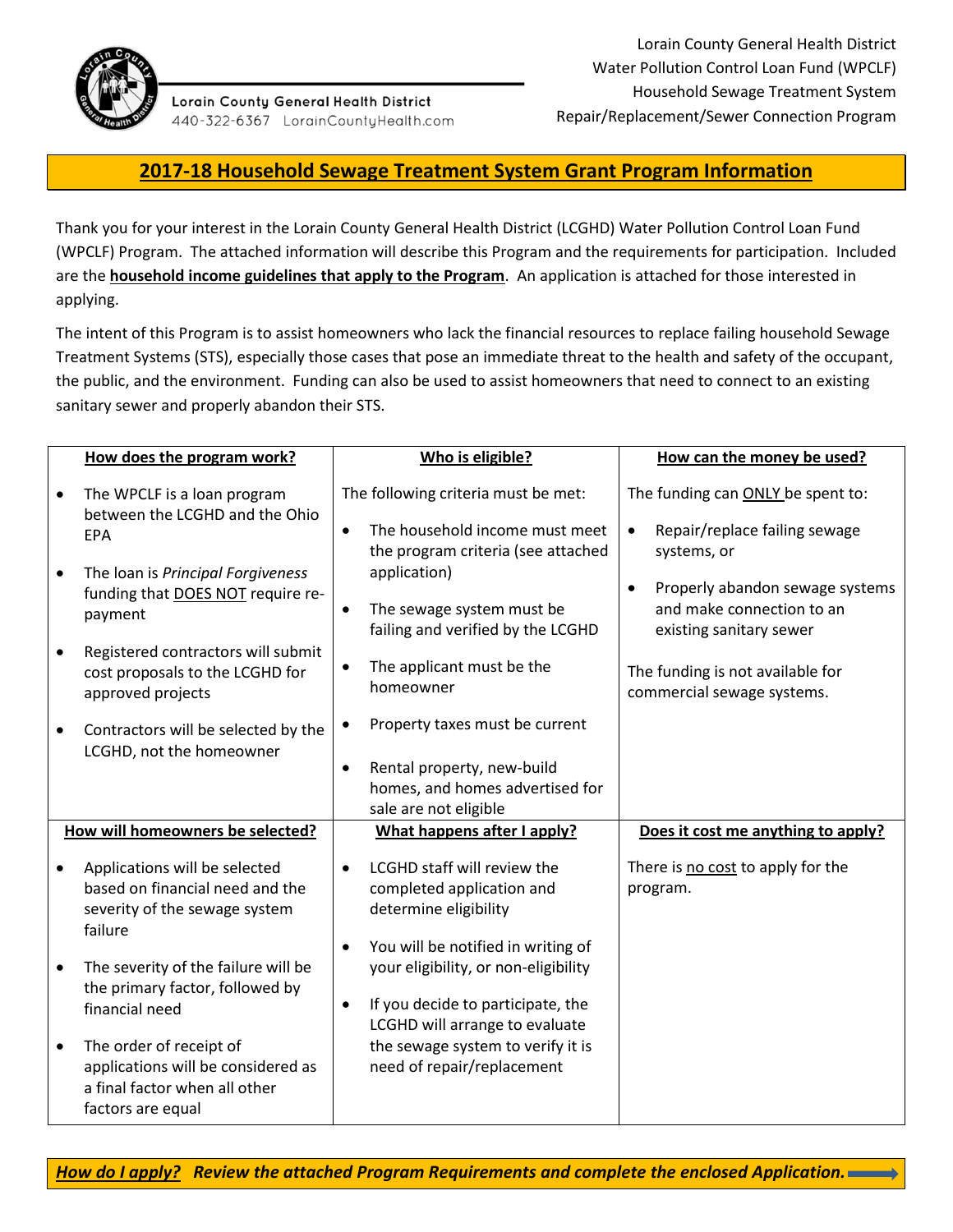# **2017-18 Program Requirements: Criteria for Qualification**

The Lorain County General Health District (LCGHD) has been awarded \$300,000 through the Water Pollution Control Loan Fund (WPCLF) from the Ohio EPA. This Program is time-sensitive and all funds must be expended by November 30, 2018. Potential applicants are urged to apply without delay, as funds will be distributed on a first-come-first-serve basis; however, priority will be extended in emergency situations to eliminate immediate health and safety hazards.

The following criteria are program requirements. There are no exceptions or exemptions.

# **A. Income**

Annual household income must be below those listed in the table below.

\*\*\*Project costs not covered by the Program must be paid in full at least 14 days prior to the start of any work\*\*\*

|                         | <b>COLUMN A</b>               | <b>COLUMN B</b>              | <b>COLUMN C</b>              |
|-------------------------|-------------------------------|------------------------------|------------------------------|
| # of people in the home | 100% of project costs paid if | 85% of project costs paid if | 50% of project costs paid if |
|                         | annual income at or below:    | annual income at or below:   | annual income at or below:   |
| $1 - 4$                 | \$24,300                      | \$48,600                     | \$72,900                     |
|                         | \$28,440                      | \$56,880                     | \$85,320                     |
|                         | \$32,580                      | \$65,160                     | \$97,740                     |
|                         | \$36,730                      | \$73,460                     | \$110,190                    |
|                         | \$40,890                      | \$81,780                     | \$122,670                    |

(Note: The income criteria are based upon U.S. Department of Health & Human Services Poverty Guidelines. For families with more than 8 persons, add \$4,160.00 for each additional person for Column A and Column B. Homeowners with total annual household income exceeding \$122,670.00 are not eligible for this Program.)

# **B. Occupancy and Property Taxes**

Applicants must be the homeowner and occupy the dwelling as their primary residence and must be current on their property taxes. The property must be located in Lorain County.

# **C. Nature of the Sewage System Repair, Replacement, or Sanitary Sewer Connection**

The sewage treatment system must be in need of a repair/replacement. The nature of the required repair/replacement must serve to protect the health and/or safety of the household, the public, and the environment. Or, the dwelling must be in need of making connection to an existing sanitary sewer and properly abandon the sewage treatment system.

## **Additional Information**

- Applications will be accepted through the duration of the grant period, or until all grant funding is expended.
- The LCGHD will conduct a site visit to evaluate the status of the sewage treatment system failure, or verify that the dwelling is in need of making connection to an existing sanitary sewer.
- Funding assistance will be provided to qualified households on a first-come-first-serve basis; however, priority will be extended in emergency situations to eliminate immediate health and safety hazards.
- Applicants who are 85% or 50% eligible must pay the remaining funds (15% and 50%, respectively) in full before work can begin.
- Several project sites may be bundled into one contract for cost proposals. The contractor with the most acceptable cost proposal will be awarded the contract. The homeowner does not choose the contractor, the LCGHD does.
- The homeowner must allow the LCGHD, contractors, and EPA representatives to enter the property to make inspections.
- The sewage treatment system repair, replacement, or sanitary sewer connection will create a messy environment. Since soil takes time to settle, final grading/seeding may not take place for several months after work is completed.
- The LCGHD is required to inspect all sewage treatment systems that are altered/installed within 12 months.
- Before any work can begin, permits must be obtained from the LCGHD.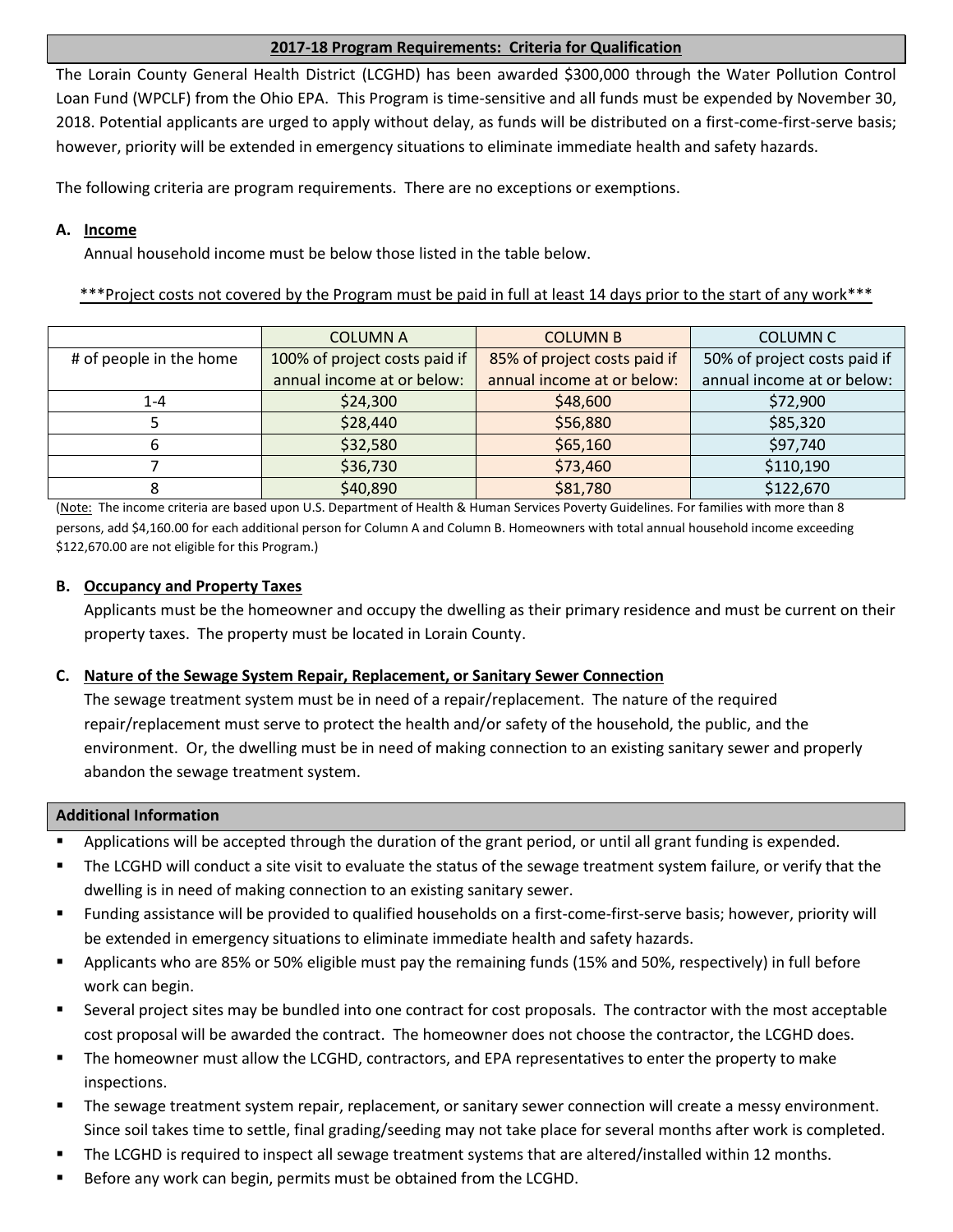

#### Lorain County General Health District 440-322-6367 LorainCountyHealth.com

# **2017-18 Application for Funding Assistance**

*This application will be used to determine your eligibility for household sewage treatment system repair, replacement, or connection to an existing sanitary sewer. The Lorain County General Health District is administering this program which is funded through the Water Pollution Control Loan Fund (WPCLF) from the Ohio Environmental Protection Agency. Completing this application does not commit or obligate you in any way and is not a guarantee for funding assistance.* 

| <b>Applicant Information</b>                                                               |                    |                                          |  |
|--------------------------------------------------------------------------------------------|--------------------|------------------------------------------|--|
| <b>First Name</b>                                                                          | Last Name          | Social Security #                        |  |
|                                                                                            |                    |                                          |  |
| <b>Property Address</b>                                                                    |                    |                                          |  |
|                                                                                            |                    |                                          |  |
| City/Village/Township                                                                      | <b>State</b>       | Zip Code                                 |  |
|                                                                                            |                    |                                          |  |
| Permanent Parcel #                                                                         | Phone #            | Alternate Phone #                        |  |
|                                                                                            |                    |                                          |  |
| <b>Email Address:</b>                                                                      |                    |                                          |  |
|                                                                                            |                    |                                          |  |
| Marital Status:<br>$\Box$ Married<br>$\Box$ Divorced<br>$\Box$ Widowed<br>$\Box$ Unmarried |                    |                                          |  |
|                                                                                            |                    |                                          |  |
| Are you the owner and occupant of the property?<br>$\square$ NO, explain:<br>$\Box$ YES    |                    |                                          |  |
|                                                                                            |                    |                                          |  |
|                                                                                            |                    |                                          |  |
| Number of people living in the home                                                        | Number of bedrooms | Water Supply (City, Well, Cistern, etc.) |  |
|                                                                                            |                    |                                          |  |

| <b>Applicant Employment Information</b>      |                                           |  |
|----------------------------------------------|-------------------------------------------|--|
| <b>Employer Name:</b>                        |                                           |  |
|                                              |                                           |  |
| <b>Employer Address:</b>                     |                                           |  |
|                                              |                                           |  |
| Length of Employment:                        | Annual Salary (Gross): \$                 |  |
|                                              |                                           |  |
| Hourly Wage Amount: \$                       | Monthly Tips Received (if applicable): \$ |  |
|                                              |                                           |  |
| Other Wages (please list source and amount): |                                           |  |
|                                              |                                           |  |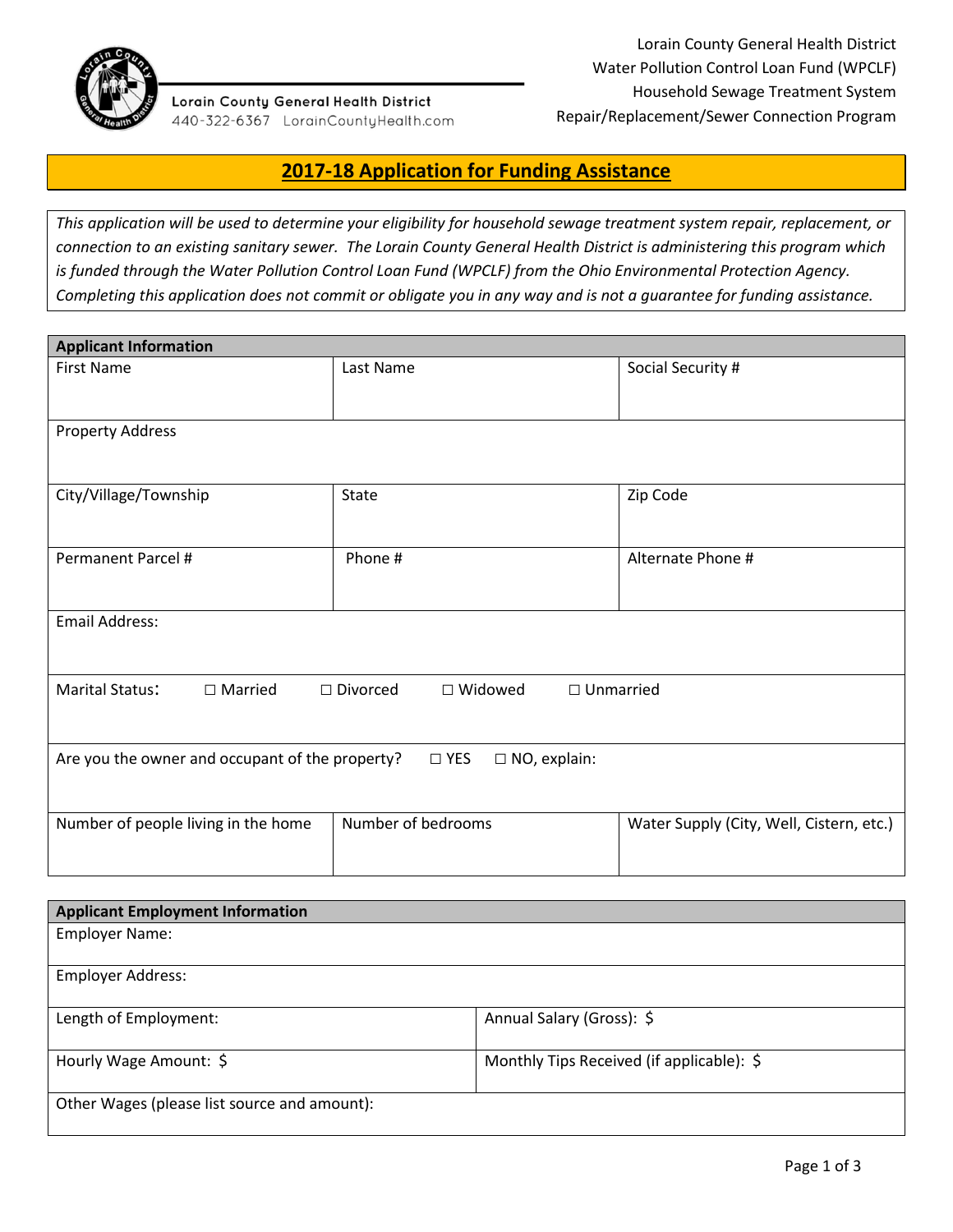| Household Member Income: Including the Applicant, please list the names and gross income for all household |                 |               |                  |                  |
|------------------------------------------------------------------------------------------------------------|-----------------|---------------|------------------|------------------|
| members over the age of 18 years with income (before deductions).                                          |                 |               |                  |                  |
| Name                                                                                                       | Relationship to | Date of Birth | Income Source(s) | Total Income for |
|                                                                                                            | Applicant       |               |                  | last 12 months   |
|                                                                                                            |                 |               |                  |                  |
|                                                                                                            |                 |               |                  |                  |
|                                                                                                            |                 |               |                  |                  |
|                                                                                                            |                 |               |                  |                  |
|                                                                                                            |                 |               |                  |                  |
|                                                                                                            |                 |               |                  |                  |
|                                                                                                            |                 |               |                  |                  |
|                                                                                                            |                 |               |                  |                  |
|                                                                                                            |                 |               |                  |                  |
|                                                                                                            |                 |               |                  |                  |
|                                                                                                            |                 |               |                  |                  |
|                                                                                                            |                 |               |                  |                  |
|                                                                                                            |                 |               |                  |                  |
|                                                                                                            |                 |               |                  |                  |

*(Note: Income verification for all of the above listed household members must be provided with the application.)*

#### **Required Documents**

Applicants must submit the following verification documents:

#### **A. HOME OWNERSHIP VERIFICATION**

- $\Box$  Copy of the property deed in their name(s)- can be obtained from the County Recorder's Office
- $\Box$  Copy of the title to the home, if applicable (Example: trailer)
- $\Box$  Copy of paid property taxes can be obtained from the County Treasurer's Office
- $\Box$  If the property is under Land Installment Contract, include a copy of the land contract document. The contract must be done according to Chapter 5313 of the Ohio Revised Code in order to be considered for eligibility for this Program.

## **B. INCOME VERIFICATION (Include all that apply to you)**

Applicant must provide proof of income for all household members earning income, as listed in the table above.

- $\Box$  Copy of 2016 income tax returns
- $\Box$  Four (4) consecutive weeks of pay stubs that reflect year-to-date earnings
- **Nonthly Social Security**
- □ Monthly Disability
- □ Monthly Pension
- □ Monthly Unemployment
- $\Box$  Monthly income from rental property

If no income, include a letter stating how your bills are being paid. The letter needs to be signed and dated.

*\*\*\*Additional information may be requested if deemed necessary for your application\*\*\**